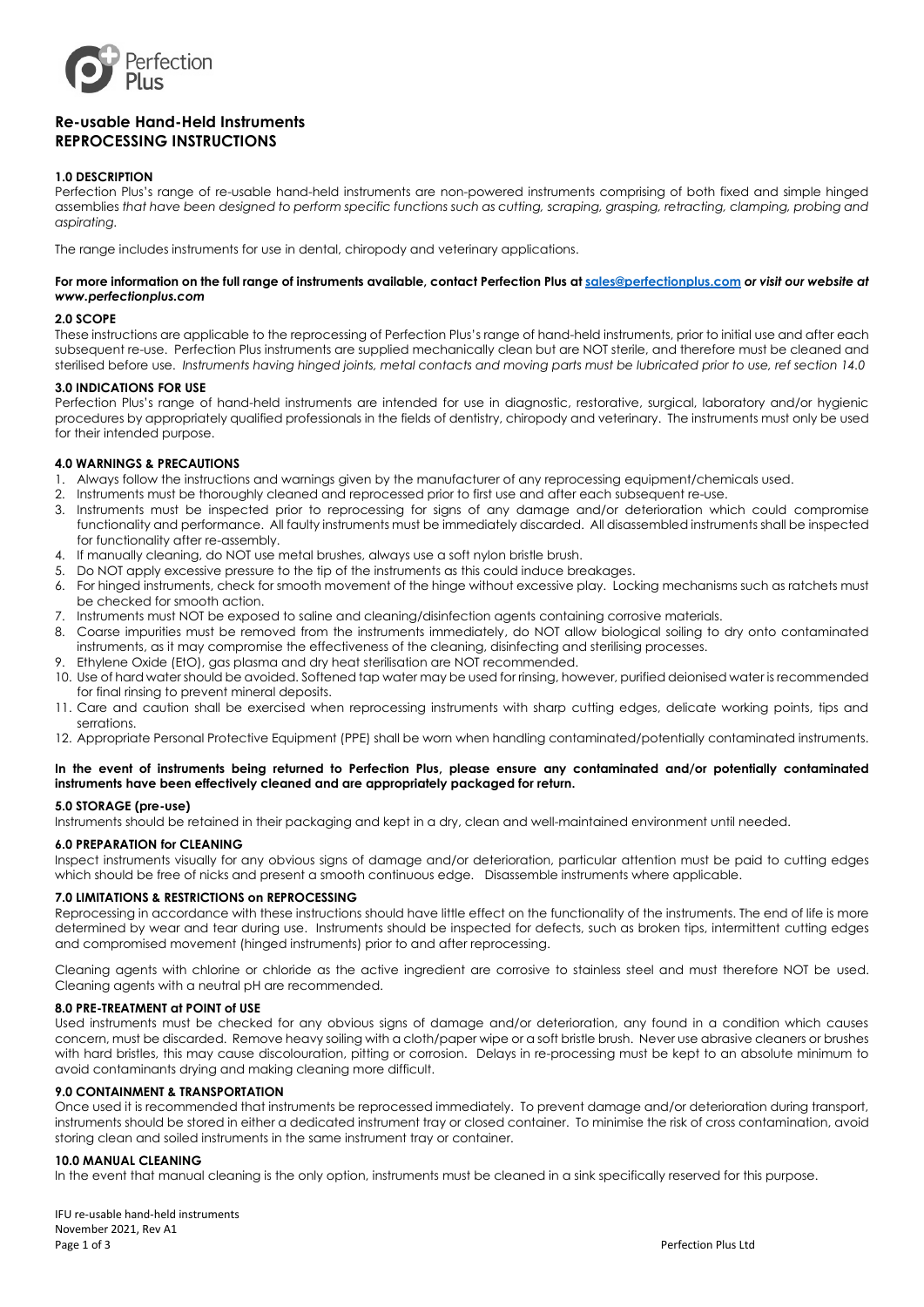

# **Re-usable Hand-Held Instruments REPROCESSING INSTRUCTIONS**

- 1. Where applicable, disassemble instruments and keep joints/hinges in the open position.
- 2. Wearing a pair of protective gloves, carefully rinse the instruments in warm water, ideally between 30 and 40°C for at least 3 minutes. 3. Prepare a fresh bath of neutral-pH enzymatic cleaning solution following the manufacturer's instructions, soak the instruments for at least 10 minutes, making sure the instruments are completely immersed.
- 4. Using a soft bristle brush, thoroughly clean the instruments brushing away from the body. Special attention should be paid to instruments with cannulations, serrations, hinges and joints, these should be cleaned in both the open and closed positions.
- 5. Clean any grooves, inserts or holes using an appropriate brush, ensuring the full depth of the feature is reached.
- 6. Visually inspect features to confirm the effective removal of any debris.
- 7. When brushing care should be taken to avoid spreading contaminants by spraying or splashing.
- 8. Thoroughly rinse the instruments under warm running water (30 to 40°C) for at least 3 minutes. Ensure that the water passes through any holes, and that blind holes are repeatedly filled and emptied.
- 9. Immerse the instruments in a disinfectant bath adhering to the manufacturer's recommendations and instructions, ensure all instruments are sufficiently submerged. Never leave instruments sitting in disinfection solutions for extended periods of time.
- 10. After disinfecting, rinse the instruments thoroughly under running water or deionised water 11. Dry the instruments using a lint free cloth in a clean environment. Cannulations and cavities may be dried using compressed filter air. Never store wet/damp instruments, they must be thoroughly dry.
- 12. Visually inspect to ensure all contaminants/debris have been removed. Repeat cleaning steps if necessary.

# **11.0 AUTOMATED CLEANING**

- 1. Use only washer disinfectors suitable for reprocessing soiled instruments.
- 2. Where applicable, disassemble the instrument. Instruments with joints/hinges should be kept in an open position. Instruments with cannulations and holes should be placed in such a way that they can easily drain.
- 3. Wearing a pair of protective gloves, load the instruments into the storage basket/hanger. Always pack heavier instruments towards the bottom, lighter instruments to the top.
- 4. For any heavily contaminated instruments, prior to loading rinse under running warm water for at least 2 minutes.
- 5. Start the programme which will take you through the following pre-programmed cycles:
- a/ flush removes any hard to clean contaminants left over from the manual pre-clean,

b/ wash - removes any remaining contaminants, detergents used must be specified by the manufacturer as suitable for use in washer disinfectors and for the instruments being reprocessed,

c/ rinse - removes traces of the detergent used during the washing process,

d/ thermal disinfection - the temperature of the load is held at the pre-set disinfection temperature for the required holding time, refer to manufacturer's recommendations,

e/ drying - purges the load and chamber with heated air to remove residual moisture.

- 6. On removal from the washer disinfector, visually inspect the instruments to confirm removal of all contaminants/debris, repeat cycle if required.
- 7. Carefully inspect instruments for any signs of damage and/or deterioration, discard any which appear faulty.

When using an automated washer disinfector, the user shall ensure that the process has been validated with the selected cleaning and disinfecting agents. Any cleaning and disinfecting agents used must be compatible with stainless steel.

## **12.0 STERILISATION**

1. Wearing a pair of protective gloves, load the instruments either singularly\* or in sets\*\* into the chamber of the autoclave unit. \*singularly - pack instruments into pouches validated for sterilisation. Ensure the pack is large enough to contain the instruments without stressing the seals.

\*\*in sets - load the instruments into dedicated instrument trays or general-purpose sterilisation trays. Ensure cutting edges are protected and do NOT exceed 12kg's per tray. When loading, place heavier instruments to the bottom of the tray on top of a cotton cloth or towel.

- 2. Store and sterilise any bow-handled instruments in a suitable holder, always leave jaws, joints and hinges in the open position.
- 3. Close the door of the autoclave unit and check the safety valve and pressure gauge.
- 4. Apply a vacuum in order to evacuate as much air as possible.
- 5. Admit steam at a pressure of 105kPa, when the thermometer reaches the required temperature (132 to 137°C), record the time and maintain the temperature and pressure for a minimum of 5 minutes.
- 6. After 5 minutes, turn off the autoclave unit and allow the instruments time to cool down before handling.
- 7. NOTE when sterilising multiple instruments in one cycle, ensure that the sterilisation unit manufacturer's stated maximum load is NOT exceeded.
- 8. To minimise the risk of cross-contamination, avoid storing clean and soiled instruments in the same instrument tray.

The instructions from the autoclave manufacturer must be followed and adhered to at all times.

## **13.0 STORAGE**

The instruments should be stored in the sterilisation container (pouches, dedicated instrument trays or general-purpose sterilisation trays) until required. Storage should be in dry clean conditions at ambient temperatures.

## **14.0 MAINTENANCE and INSPECTION**

All instruments with hinged joints, metal contacts and moving parts must be lubricated with a water soluble and surgical grade lubricant *after each cleaning cycle*. Do NOT use any products containing silicone.